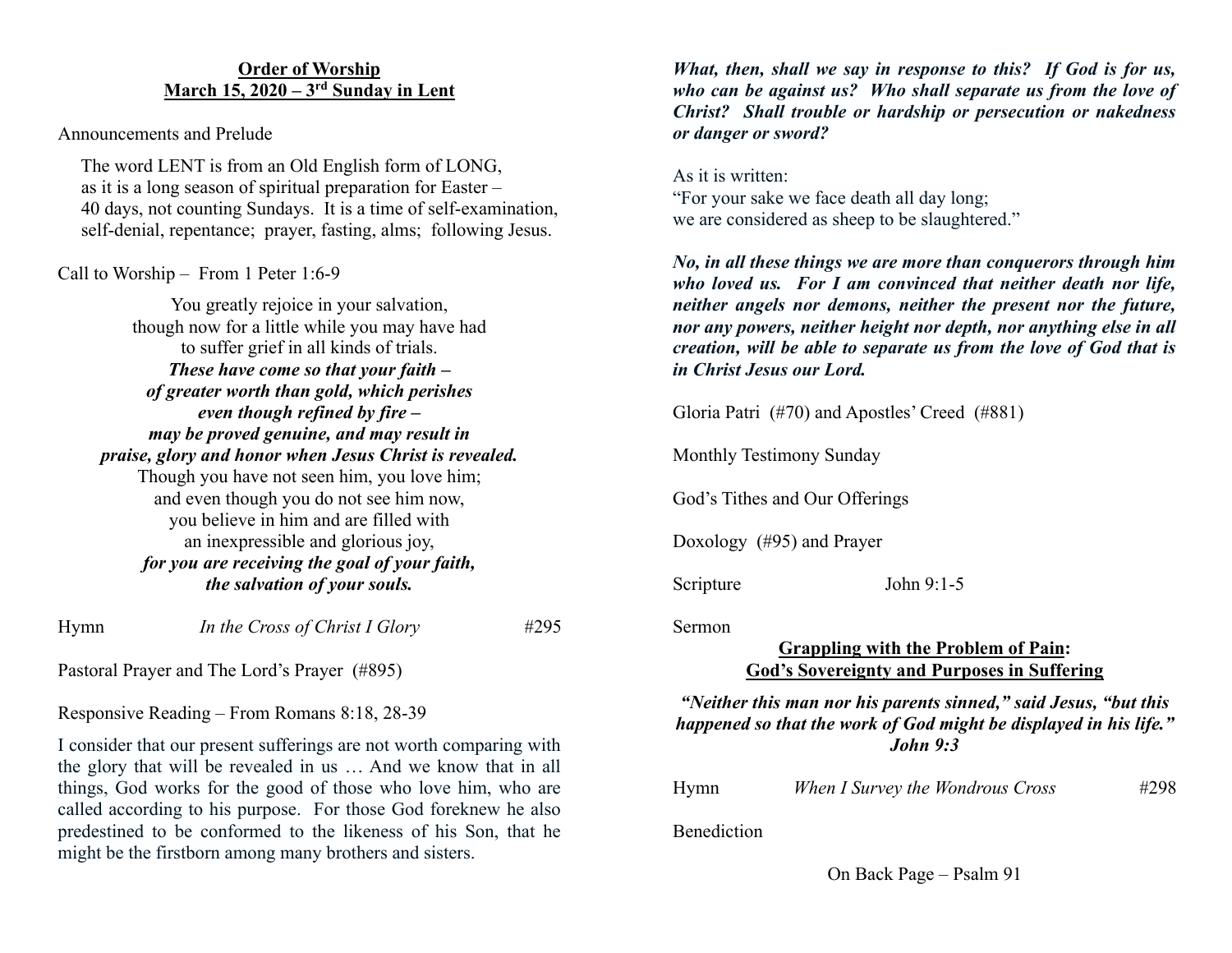#### **Psalm 91**

Whoever dwells in the shelter of the Most High will rest in the shadow of the Almighty. *I will say of the LORD, "He is my refuge and my fortress, my God, in whom I trust."* Surely he will save you from the fowler's snare and from the deadly pestilence. *He will cover you with his feathers, and under his wings you will find refuge; his faithfulness will be your shield and rampart.* You will not fear the terror of night, nor the arrow that flies by day, nor the pestilence that stalks in the darkness, nor the plague that destroys at midday. *A thousand may fall at your side, ten thousand at your right hand, but it will not come near you.* You will only observe with your eyes and see the punishment of the wicked. *If you make the Most High your dwelling – even the LORD, who is my refuge – then no harm will befall you, no disaster will come near your tent.* For he will command his angels concerning you to guard you in all your ways; they will lift you up in their hands, so that you will not strike your foot against a stone. *You will tread upon the lion and the cobra; you will trample the great lion and the serpent.* "Because he loves me," says the LORD, "I will rescue him; I will protect him, for he acknowledges my name. *He will call upon me, and I will answer him; I will be with him in trouble, I will deliver him and honor him.* With long life will I satisfy him and show him my salvation."

## **March 15, 2020 3rd Sunday in Lent**

lesus answered. "Neither this man nor his parents sinned; he was born blind so that God's works might be revealed in him.



 $-John 9.3$ 

#### **Community Lenten Service**

7:00 p.m. This Wednesday, March 18 at Cherry Lane UMC 4326 Cherry Lane Rd, Tannersville, PA 18372 The Suffering and Glory of the Servant – Isaiah 53:4-6

## **Cherry Valley U.M.W. Ham Dinner Saturday, April 4, 2020**

Ham, Mashed Potatoes, Gravy, String Beans, Lettuce with Bacon Dressing, Bread & Butter, Coffee or Tea and Dessert Adults \$10.00, Children 5-12 \$5.00, under 5 free – For tickets call Miriam Lambert 570-629-2884 or Jean Christman 570-629-5711

**www.poplarvalleyumc.info www.cherryvalleyumc.info – click on UMC 2020 Updates to read timely articles –**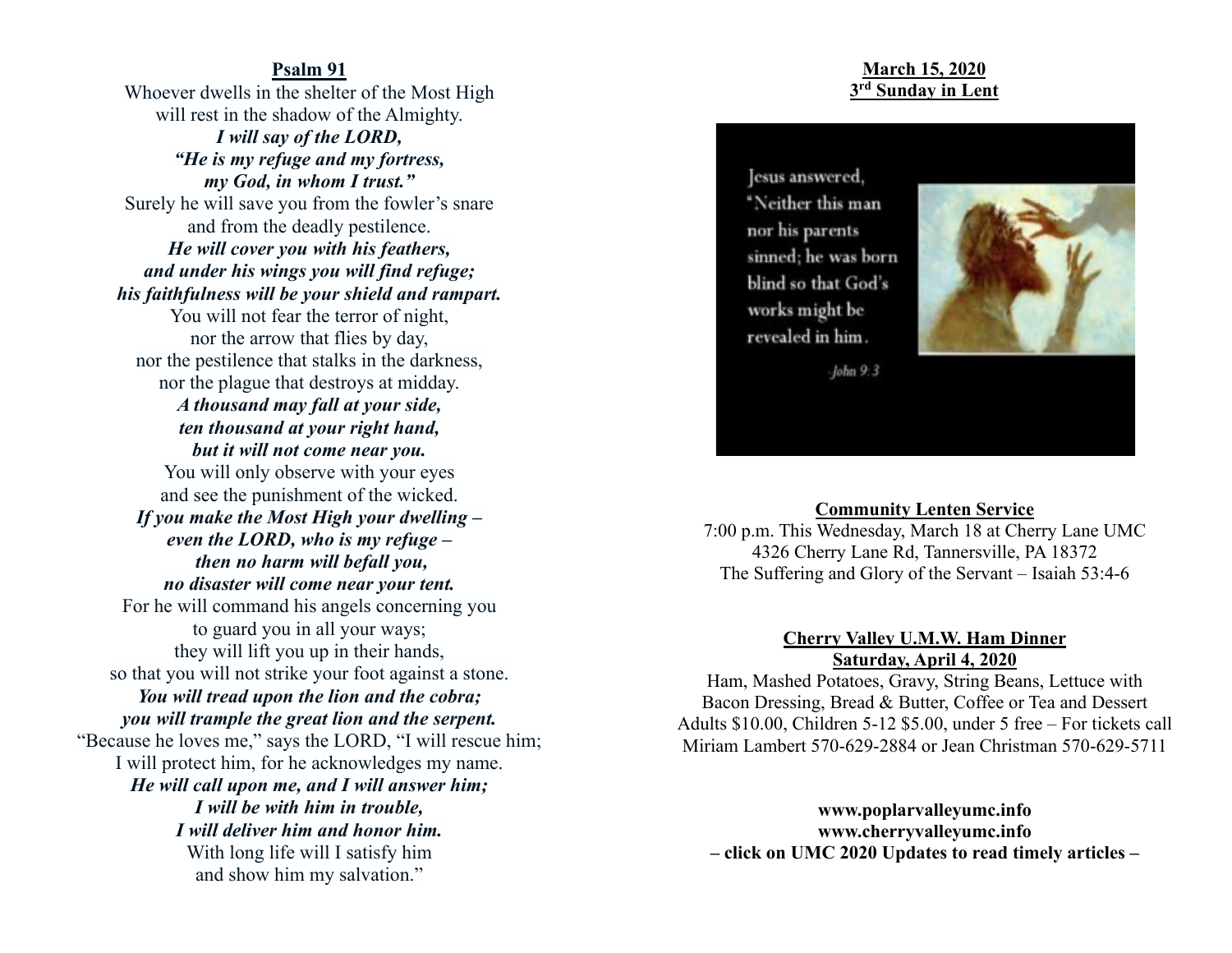# **A Pastoral Letter from Bishop Peggy A. Johnson**

# **March 12, 2020**

### *A Peace that Passes Understanding*

I greet you in the name of the Lord Jesus Christ and hold you in my prayers during this liminal time in the life of our church, our country, and the world on so many levels.

Presently the Corona virus pandemic has taken the center stage with alarming statistics and increasing numbers of sick people. The very word "pandemic" conjures up the word "panic" when I hear it. Suddenly we are all vulnerable to contracting very easily a silent, invisible virus that has no known cure or vaccination at this time. News is coming in almost hourly about the spread and the disruption in travel, schools, events and even a trip to the mall is now in question.

I urge you to exercise the bedrock of your faith: the promise of Jesus for peace. Jesus said "Peace I leave you, my peace I give you, not as the world gives do I give to you." It was his last gift to his disciples just before his suffering and death. It is an irony to promise peace when in just hours the most gruesome, breach of justice happened on Calvary. Yet Jesus word is true: we are promised peace that passes understanding in the midst of the storms and through the storms of life. I ask that you hold on to that at this time as well and be harbingers of peace and calm as a witness to your faith.

We also need to observe the many directives that are posted on our websites regarding prevention. These include vigilant handwashing, cleaning surfaces regularly, staying home when sick, avoiding exposure with common sense decisions about gatherings, taking special care of senior citizens who are the most vulnerable, reporting any symptoms immediately to health officials, reporting any exposure you may have experienced, following the mandates of our government officials about travel, etc.

It is recommended that a common cup for communion be suspended during this time and offer only the bread if you are receiving by intinction. Individual small communion cups could be another option for providing grape juice.

Pastors should not hold services if they have large attendance (250 or more) in areas that have been affected and governments are limiting gatherings of large numbers. In the case of canceled worship you may want to live-stream church services as well as encourage electronic giving.

The EPA Conference office is asking that we do not hold meetings in the conference office for a period of time since it is located in an affected area. Use electronic means in order to hold meetings.

Please follow these directives and widely distribute these to our church members as well. We exercise peace and calm as you observe methods of prevention. They go hand in hand. This is serious and we don't take this lightly. Best of all we have a great God who is with us through it all.

I will keep you informed about any developments regarding the postponement of our important United Methodist gatherings in the months to come. I have been asked several times if General Conference will still happen in May. At this time no decisions have been made, but those who are responsible for this meeting are watching things carefully.

Thanks to those on our Disaster Response teams who are assisting us at this time to keep us informed and safe. I thank the Communications Team of the conference for posting much helpful information on the website. Keep checking our website for more updates. As we work together in service and love we will be victorious during this crisis.

Sincerely,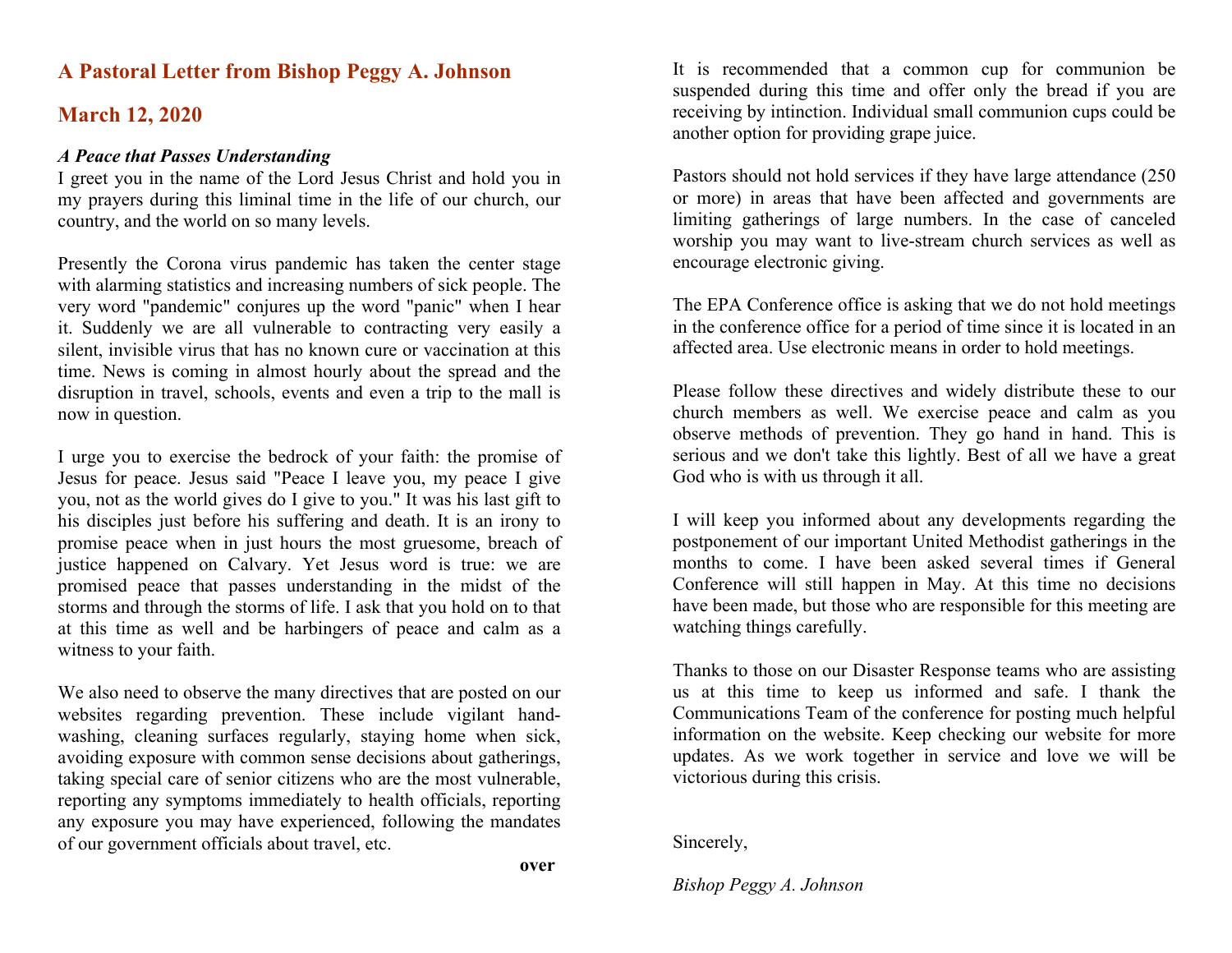## **The Word of Life Scripture Readings from the Holy Bible**

God is our refuge and strength, an ever-present help in trouble. Therefore we will not fear, though the earth give way and the mountains fall into the heart of the sea, though its waters roar and foam and the mountains quake with their surging. **Psalm 46:1-3**

Whoever dwells in the shelter of the Most High will rest in the shadow of the Almighty. I will say of the LORD, "He is my refuge and my fortress, my God, in whom I trust." Surely he will save you from the fowler's snare and from the deadly pestilence. He will cover you with his feathers, and under his wings you will find refuge; his faithfulness will be your shield and rampart. **Psalm 91:1-4**

Peace I leave with you; my peace I give you. I do not give to you as the world gives. Do not let your hearts be troubled, and do not be afraid. I have told you these things, so that in me you may have peace. In this world you will have trouble. But take heart! I have overcome the world. **John 14:27, 16:33**

Rejoice in the Lord always. I will say it again: Rejoice! Let your gentleness be evident to all. The Lord is near. Do not be anxious about anything, but in everything, by prayer and petition, with thanksgiving, present your requests to God. And the peace of God, which passes all understanding, will guard your hearts and your minds in Christ Jesus. **Philippians 4:4-7**

## **The Word of Life Scripture Readings from the Holy Bible**

God is our refuge and strength, an ever-present help in trouble. Therefore we will not fear, though the earth give way and the mountains fall into the heart of the sea, though its waters roar and foam and the mountains quake with their surging. **Psalm 46:1-3**

Whoever dwells in the shelter of the Most High will rest in the shadow of the Almighty. I will say of the LORD, "He is my refuge and my fortress, my God, in whom I trust." Surely he will save you from the fowler's snare and from the deadly pestilence. He will cover you with his feathers, and under his wings you will find refuge; his faithfulness will be your shield and rampart. **Psalm 91:1-4**

Peace I leave with you; my peace I give you. I do not give to you as the world gives. Do not let your hearts be troubled, and do not be afraid. I have told you these things, so that in me you may have peace. In this world you will have trouble. But take heart! I have overcome the world. **John 14:27, 16:33**

Rejoice in the Lord always. I will say it again: Rejoice! Let your gentleness be evident to all. The Lord is near. Do not be anxious about anything, but in everything, by prayer and petition, with thanksgiving, present your requests to God. And the peace of God, which passes all understanding, will guard your hearts and your minds in Christ Jesus. **Philippians 4:4-7**